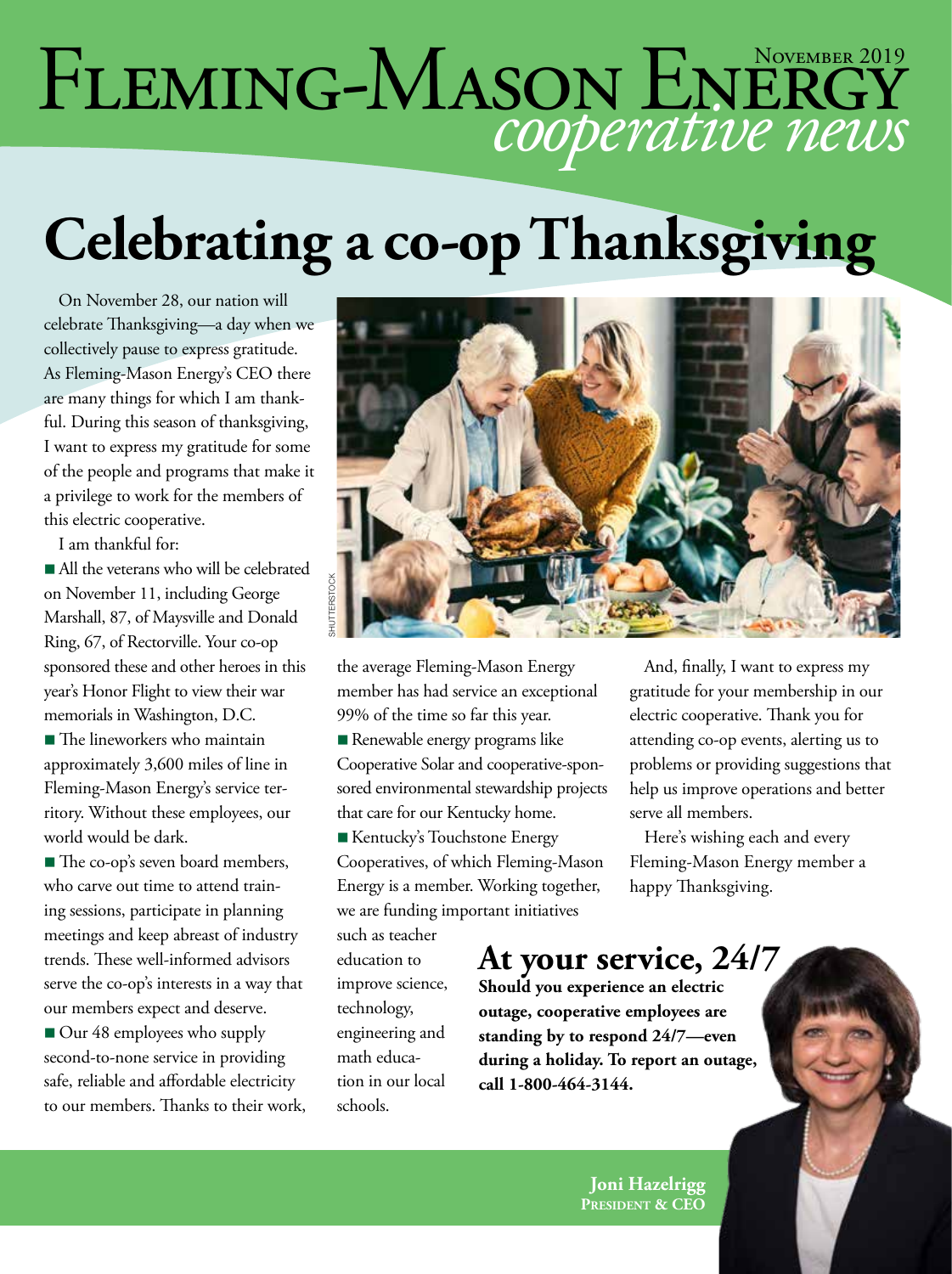

A Touchstone Energy<sup>®</sup> Cooperative A

Contact us: In Fleming County:  $(606)$   $845.2661$ 

Other Counties: (800) 464.3144

Hours:  $7:30$  A.M.  $-4:30$  P.M.

Editor Lori K. Ulrich President & CEO Joni Hazelrigg

Board of Directors Lonnie Vice CHAIRMAN

> Tom Saunders Vice Chairman

Dina Gooding Secretary treasurer

Other Directors Timothy S. Eldridge Rick Hord John M. Roe Regina Rose

> Attorneys Marvin Suit Earl Rogers III

Follow us on: **Rounded square** Only use blue and/or white. For more details check out our Brand Guidelines.



## *Safety Matters* **Be safe when decorating with Christmas lights**

This holiday season when decorating with Christmas lights, take a moment to think about safety.

Keep in mind that incandescent lights can burn hot enough to catch the tree and other decorations on fire, while LED bulbs are mostly cool to touch.

No matter the choice of lights, take caution before wrapping them around the tree or hanging them outdoors.

Check each string of lights, both old and new, for cracked or brittle cords,

and check plug integrity before inserting into a wall socket. Rather than repair damaged strings of lights, replace them with new ones. Use these same checks on extension cords.

If you need to use a ladder to put the Christmas star atop the tree or for hanging lights outside, have someone else hold the ladder steady for you. Always hang lights without leaning.

Fleming-Mason Energy wishes you and your family safe holidays.

#### **Thanksgiving closure notice**

**Our office will be closed Thursday, November 28, in observance of Thanksgiving. Our offices will return to normal business hours on Friday, November 29. As always, our dispatch and payment centers are available 24/7. We are grateful for our members. We hope you have a wonderful Thanksgiving filled with good food, warm friends and loving family.** 

MIZINA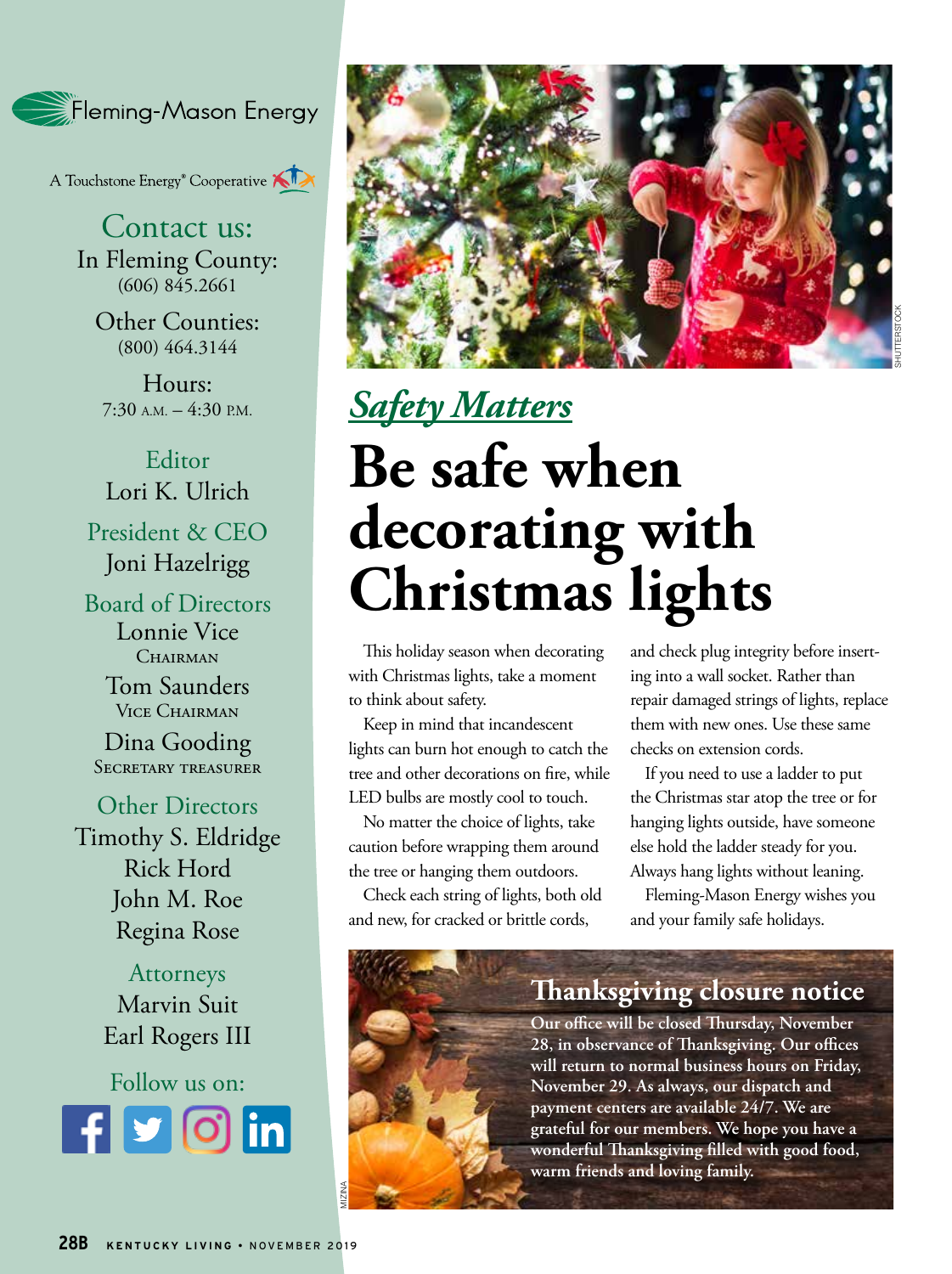# **Honor Flight 2019**

George Marshall of Maysville and Donald "Frank" Ring, Rectorville, along with 70 other Kentucky veterans received a hero's welcome home Saturday, September 21, from patriotic, flag-waving citizens who filled the entire terminal at Lexington's Blue Grass Airport.

The veterans participated in a oneday tour of war memorials in the nation's capital. This was the ninth Honor Flight sponsored by Fleming-Mason Energy and Kentucky's Touchstone Energy Cooperatives. The mission was coordinated by Winchester-based Honor Flight Kentucky.

Several of the veterans—who served during World War II, the Cold War, the Korean War or the Vietnam War—said it was the best day of their lives.

Following an early-morning flight from Lexington, the group was greeted at Reagan Washington National Airport by a cheering crowd and a U.S. Military Academy chorus serenading them with patriotic songs. A police escort then guided the group's buses to stops that included the Air Force Memorial, Women in Military Service for America Memorial and the Marine Corps War Memorial.

At the Tomb of the Unknown Soldier in Arlington National Cemetery, the group watched the changing of the guard and participated in an emotional wreath-laying ceremony. The Honor Flight participants also visited memorials dedicated to the veterans from the Korean War and the Vietnam War. Throughout the day, the

veterans were greeted with smiles, photo requests and thanks for their service.

A homecoming reception, which Fleming-Mason Energy helped coordinate, capped off the jam-packed day

of activities. Led by a bagpipe band, returning veterans paraded through the Lexington airport terminal as family and friends clapped and shouted welcomes, waved flags and shook their hands.



*Top, George Marshall, a Korean War veteran and two-time Bronze star recipient, was accompanied by his brother, Rick Marshall. Above, Fleming-Mason Energy employee Carey Grannis served as guardian for Vietnam veteran Donald "Frank" Ring. Photos: Tim Webb*